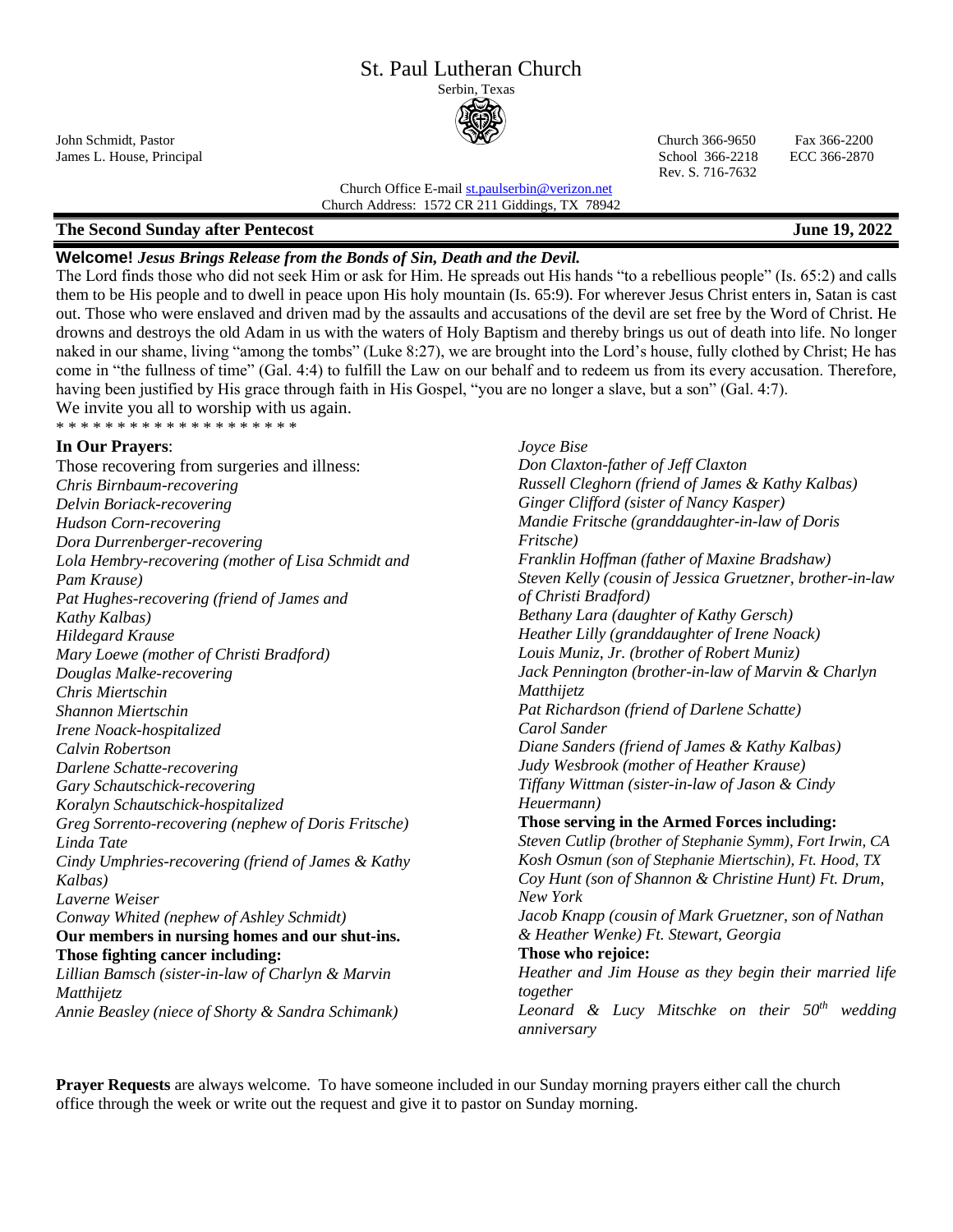# **The Order of Service**– Worship Insert

The Hymns: 907, 561, 729, 457, 650, 588, 643

- **The Altar flowers** are placed to the glory of God in honor of our 50th wedding anniversary Leonard and Lucy Mitschke by their children and grandchildren.
- **We express our sympathy** to the family of Marvin Berger. He fell asleep in Jesus on Friday, June 10, 2022. Services for Mr. Berger were held here at St. Paul Lutheran Church on Tuesday, June 14, 2022. May the Lord comfort the family with His word of promise.
- **Thank You.** We would like to thank Pastor Schmidt for all the comforting visits. And the love and support these last months, and also the beautiful service. To Jack Weiderhold for playing the music for the funeral. A special thanks to the ladies guild for providing a beautiful lunch. We would also like to thank the Giddings American Legion Post for honoring Dad with military service. Thank you again.

 *The Marvin Berger Family*

- **Father's Day.** The PTLS has a small recognition gift for all fathers this morning. Thank you to the PTLS for providing recognition gifts for fathers this morning.
- **BBQ Pork Steak Dinner:** Just a reminder to pick up your BBQ Pork Steak dinner plates from the St. Paul Lutheran Church Adult Fellowship today at the Serbin Picnic Grounds from 10:00-12:00. Thank you for your support!
- **Community League Baseball.** The Serbin Jackrabbits will play New Ulm today at Serbin. Time for the game is 3:00 p.m. Next Sunday, June 26<sup>th</sup>, Serbin is idle. The results of last week's game Serbin 9, Jackson County 5.
- **The Serbin Jackrabbits** will have burgers and fries today at the ballpark following the game. Burgers and fries will be a \$10 donation and an extra \$5 donation per burger. Burgers will be ready at 5:00. Can dine in or take home. Do not have to come to the game to get burgers.
- **Texas Wendish Heritage Society Scholarship Program.** The Texas Wendish Heritage Society (TWHS) appreciates support given to our scholarship program. All Texas Wendish Heritage Scholarship funds are received through fundraising projects and donations. The TWHS scholarship program is available to students of Wendish descent and encourages students to learn more about their Wendish heritage. Applicants must be enrolled in an accredited college, university or trade school for Fall 2022 semester. 2022-2023 scholarship applications will be available beginning April 19<sup>th</sup> online at [texaswendish.org](http://www.texaswendish.org/) and on the Texas Wendish Facebook Page. The entire process is online and must be submitted digitally by the deadline; 5:00 p.m. on Saturday, July 15th, 2022. For more information contact the Texas Wendish Heritage Museum at 979-366-2441 or museum@texaswendish.net. In 2021, a total of \$15,000 was awarded in scholarships to thirteen students. **Thanks for your support!**
- **Summer Office Hours…**The St. Paul Lutheran School office will be open Monday through Thursday from 9:00 a.m. to 12:00 p.m. through the month of June (closed on holidays). Watch the church bulletin and website for office hours in July. If you have any special summer needs or questions, be sure to give us a call or stop by—we'll be around!

LUTHERAN HOUR: Next Sunday, June 26<sup>th</sup>, "Nurse Logs". Speaker: Rev. Dr. Michael Zeigler. An unusual art project inspires Dr. Michael Zeigler's thoughts about life as God intended it. (Ecclesiastes 3:12). Hear *The Lutheran Hour* each Sunday on station KBUK-FM 104.9 at 7:00 a.m. or on station KANJ-FM 91.5 at 12:30 p.m. or go to lhm.org for a link to listen to the Lutheran Hour live.

## **Life Through the Church Year:**

## **June 19-Pentecost IIC/Father's Day**

The unique dignity of fatherhood includes protecting others as God does (Psalm 3:3)—even defending them from themselves. Practices like abortion and measures like assisted suicide situate our people among the tombs (Isaiah 65:4). Let us not abandon them to demonic deceptions about "bodily autonomy" but instead with courage and compassion proclaim how much God has done for us (Luke 8:39), creating and redeeming and calling every member of our race precious.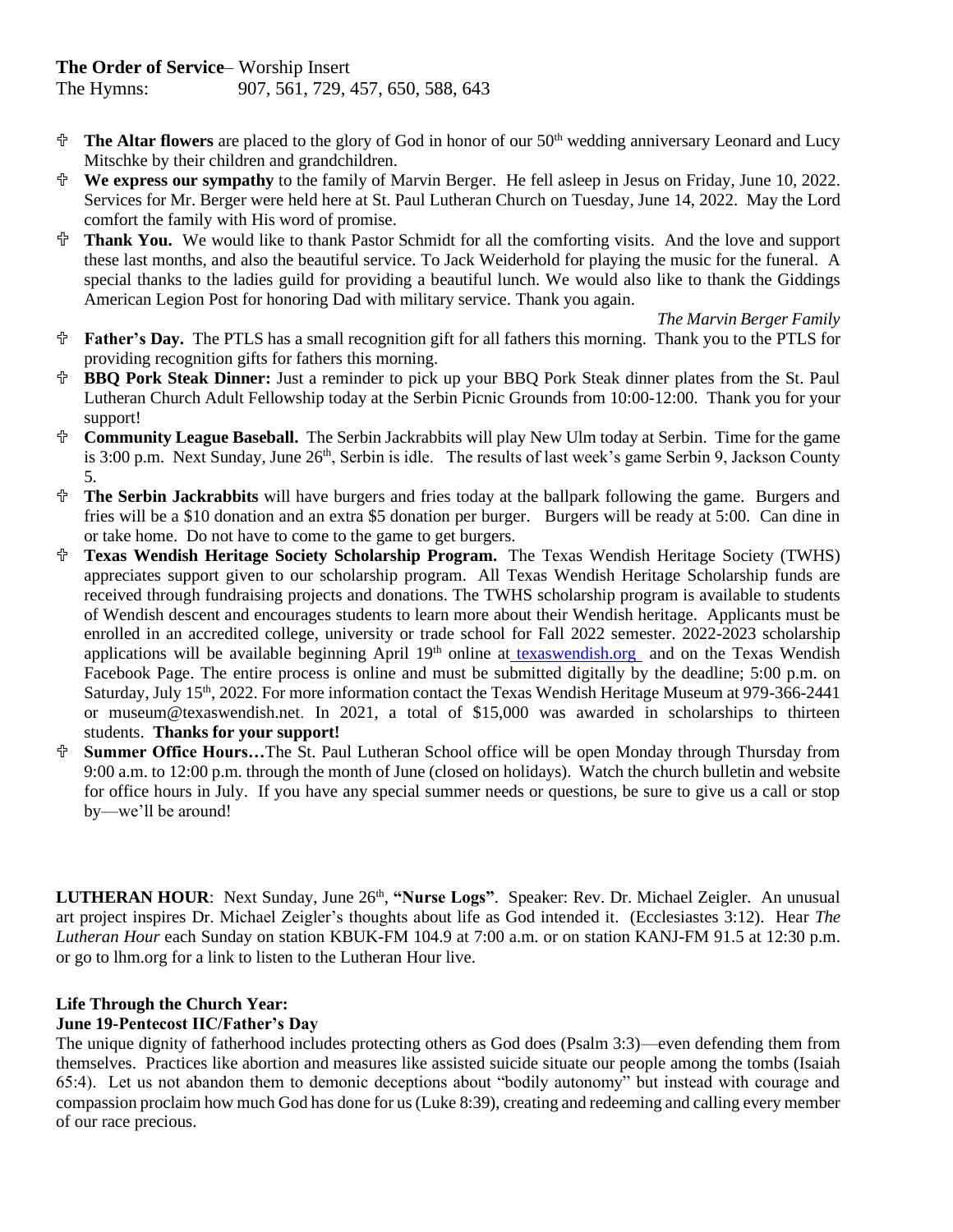#### **THE CALENDAR FOR THIS WEEK**

| Today       | VBS Closing Service w/Communion – 8:30 a.m.          |  |  |
|-------------|------------------------------------------------------|--|--|
|             | VBS Week in Review $-9:30$ a.m.                      |  |  |
|             | <b>Father's Day</b>                                  |  |  |
|             | <b>LAF Porksteak Dinner</b>                          |  |  |
|             | Community League Baseball – New Ulm @ Serbin –       |  |  |
|             | $3:00$ p.m.                                          |  |  |
| Tuesday     | <b>First Day of Summer</b>                           |  |  |
| Thursday    | Board of Elder's Meeting $-7:00$ p.m.                |  |  |
| Next Sunday | Worship Service – 8:30 a.m.                          |  |  |
|             | Bible Class and Sunday School $-9:30$ a.m.           |  |  |
|             | Acolytes: Lydia Schautschick and Rachel Schautschick |  |  |

**Birthdays: Today** – Lori Becker; 20<sup>th</sup> – Pamela Krause, Shawn Sander, Lynette Schatte, Amy Weston; 21<sup>st</sup> – Stephanie Bise; 22nd – Devon Kalbas; 23rd – Cole Fridenberg; 24th – Lydia Goodson, Hallee Oltmann; 25th – Marvin Matthijetz. God's Blessings to you.

**Serving today: Elders**– Monroe Schatte, Jr. and Dwayne Schulze **Organist**- Daniel Krause **Acolytes**- Malynda Schautschick and Maison Schautschick **Head Ushers-** Donald Becker **Captain**- Mason Becker **Assistant**- Carson Becker **Ushers**- Jason Becker, Randy Becker, Hudson Corn, Michael Krause, Dylan Lambert, Ethan Miertschin, Logan Perry, Rex Perry, Bradley Schmidt, Tim Symm, Courtland Tharp **Counting and Posting offering this week: Chairman**- Glen Albrecht Pablo Rodriguez, Tommy Miertschin, Brooks Kasper **\* \* \* \* \* \* \* \* \* \* \***

#### **ST. PAUL NOTES:**

**Attendance Last Week**: Morning Worship- 225, Bible Class- 17; Sunday School- 26, Banner Classes: Grade 4, Offering- \$17.00.

| <b>Offering Last Week: \$11,484.98</b> |             |                            |             |
|----------------------------------------|-------------|----------------------------|-------------|
| Home:                                  |             | <b>Mission:</b>            |             |
| General                                | \$8,454.00  | <b>Mission</b>             | \$375.00    |
| Sunday School                          | \$17.00     | <b>Mission Total</b>       | \$375.00    |
| <b>ECC</b> Operating                   | \$2,613.98  | Savings/Other:             |             |
| <b>Received 6/12/2022</b>              | \$11,084.98 | <b>Building Fund</b>       | \$25.00     |
|                                        |             | <b>Savings/Other Total</b> | \$25.00     |
| Est. needed per week                   | \$22,500.00 |                            |             |
| <b>Received MTD</b>                    | \$47,481.48 | Total                      | \$11,484.98 |
| Est. needed per month                  | \$97,500.00 |                            |             |

**MEMORIALS: General:** In memory of Walter Noack by M/M James E. Mobley - \$100.00. In memory of Marvin Berger by Doris Fritsche - \$20.00. In memory of James Tate by Linda Tate - \$500.00 (Lutheran Service Builder & Hymn License). In honor of Leonard & Lucy Mitschke's  $50<sup>th</sup>$  anniversary by Robert & Joyce Hinze -\$30.00. In honor of Kenneth & Alice Bamsch's 50<sup>th</sup> anniversary by Marvin & Charlyn Matthijetz - \$40.00.